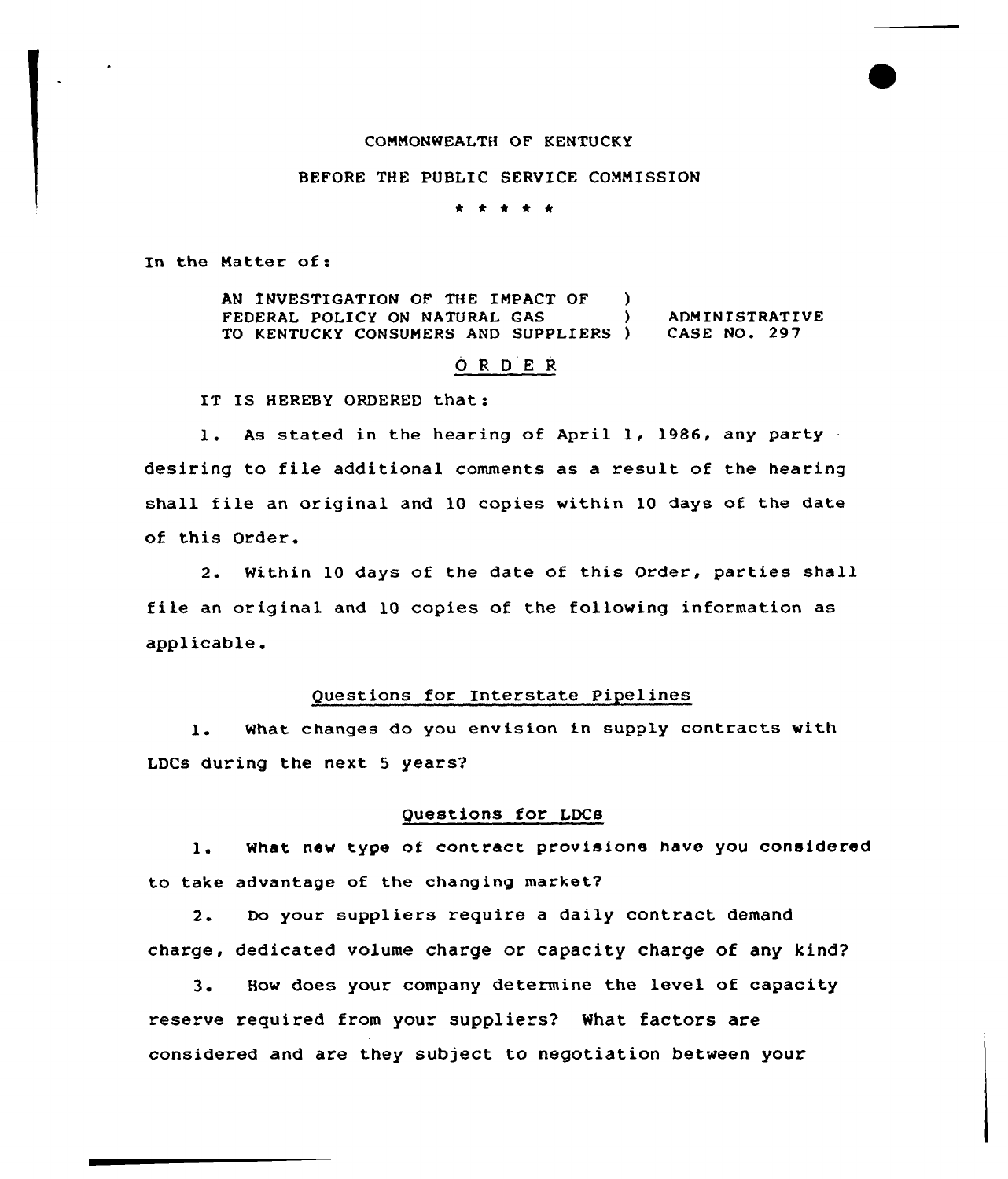### company and its supplier?

4. If 436 or some amended form is adopted by your suppliers, do you expect <sup>a</sup> change in the level of reserve capacity required by your LDC?

5. What sort of contract or tariff provisions do you consider necessary for end users who choose transportation service from your LDC in terms of:

a. interruptible service?

b. firm service?

والموارد والمتحدثين المالين المتمام للمستخلصة وسيفر

6. Do you expect to have a capacity charge for firm service?

7. What cost factors do you consider relevant in determining a capacity charge? Should the fixed cost factors be based on normal through-put volumes?

8. Do you intend to sell only firm sales and firm transportation services until full capacity is reached at the LDC level?

9. If interruptible sales are contracted before full capacity of the LDC is reached, is there any real difference in the quality of service between firm and interruptible service at the LDC level? Would there be any cost of service difference?

10. Who should bear the financial burden, if any, of the unrecovered fully allocated cost when sales are made at less than fully allocated cost?

#### Columbia Gas of Kentucky

1. Describe the strategic supply plan that you are currently developing to match market requirements with least cost

 $-2-$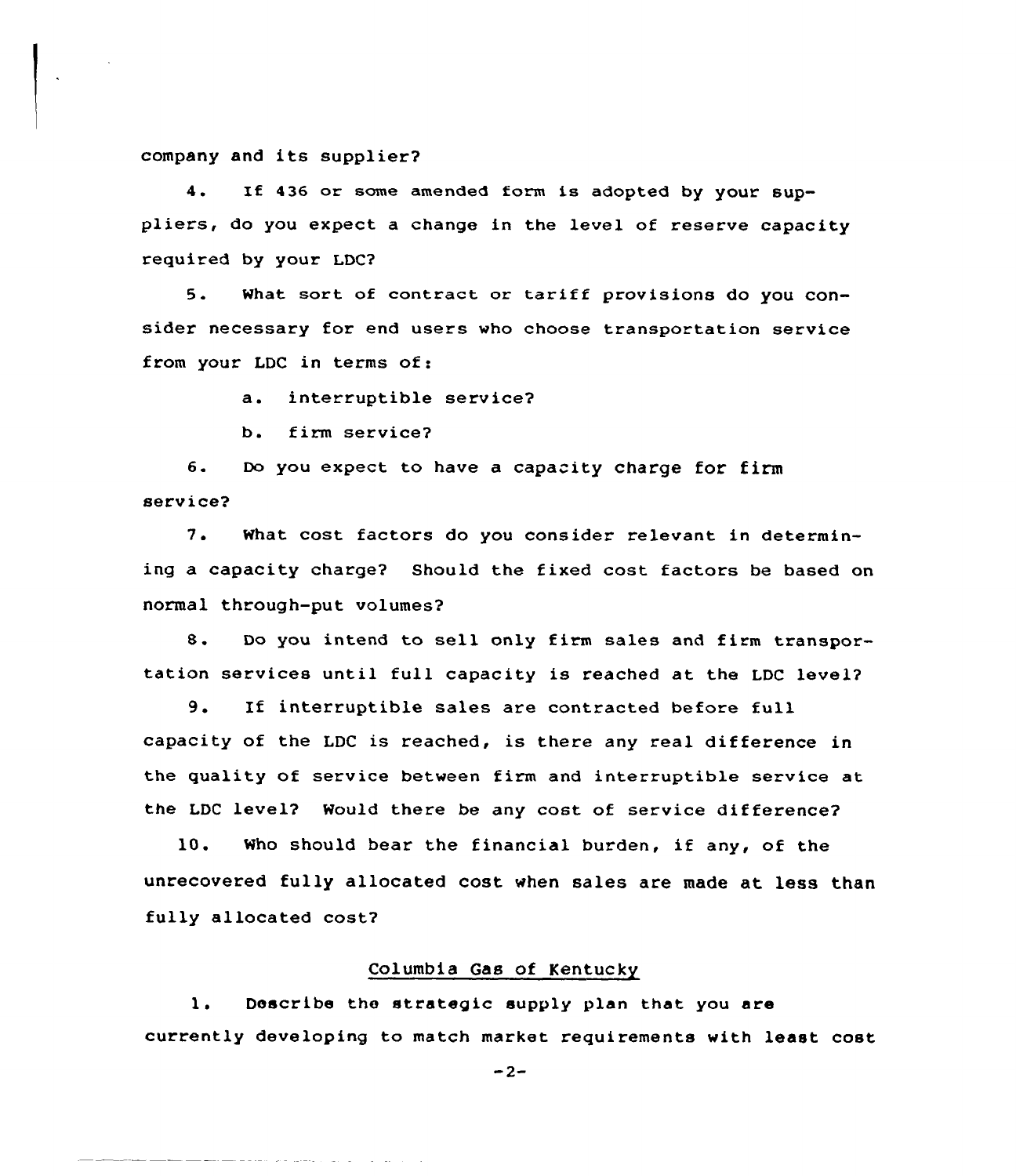gas supplies.

2. why are supply average rates projected for the period 1986-1990 on Schedule lb higher than most of those projected by other major distribution companies in Kentucky'?

3. How were volumes projected to be purchased from Columbia Transmission for the years beyond Narch 1987 on Schedule l(b) developed?

4. What factors would reduce the volume to be purchased from Columbia Transmission after Narch . 1987 from the projections presented on Schedule 1(b)2

5. How were the projected average rates per Ncf presented in Schedule 1( b) determined for Columbia Tranmission, Other sources and Local Production for the years after March. 1987?

6. What assumptions vere used to develop the projected increase in through-put for the industrial customer class presented in response to Item No. 2(a) for the years 1988, 1989 and 19902

7. What will be the sources of new load that vill cause industrial through-put to rise significantly in 1988, 1989 and 19902

8. What programs will Columbia of Kentucky use to recapture load lost to other suppliers?

9. What assumptions were used to develop the change in customer rates by class for the period 1986 through l990?

### Columbia Gas Transmission Corporation

1. In response to Question No. 1, Columbia Gas Transmission ("TCO") stated that Columbia's production properties will  $-3-$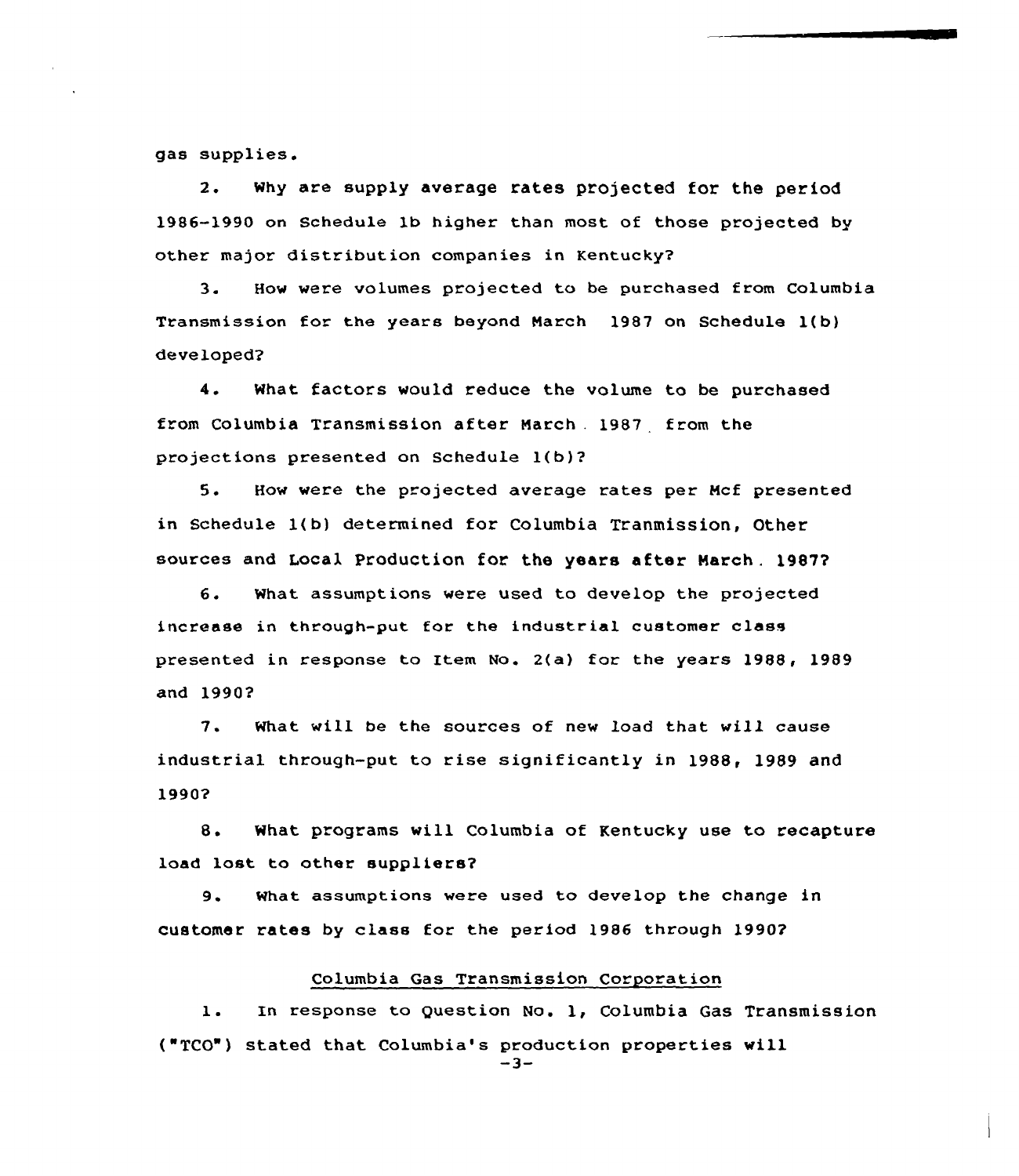eventually be transferred to Columbia Natural Resources, Inc. When does TCO expect the transfer to occur?

TCO also stated that the contracts with CNR contain no take or pay provisions and permit a semi-annual price redetermination by TCO. What factors will be used in calculating the semi-annual price redetermination?

2. In response to Question No. 2a, TCO provided projections based on its customer's estimates of requirements through 1990. Does TCO have a forecasting staff who develops projections of demand? If so, please provide those estimates.

3. Has TCO developed any projections for transportation volumes for the LDCs they serve7 If so, please provide these estimates.

4. At the hearing on April 1, TCO indicated that they do not expect the current commodity rate of \$3.59/dekatherm that is currently being charged to Columbia of Kentucky to decrease during the remainder of the FERC Settlement. The Settlement does permit a drop in the current price charged to Columbia of Kentucky if TCO's acquisition costs drop below \$3.29/dekatherm. What factors preclude TCO's acquisition costs from dropping below \$ 3.29/dekatherm until the settlement period ends?

# Attorney General's Of fice

1. On page 3 you mention that the AG's Office would like to assist the PSC in developing an abandonment policy and/or duty to serve or reconnect policy for customers within a local distribution company's territory. Would you provide additional

 $-4-$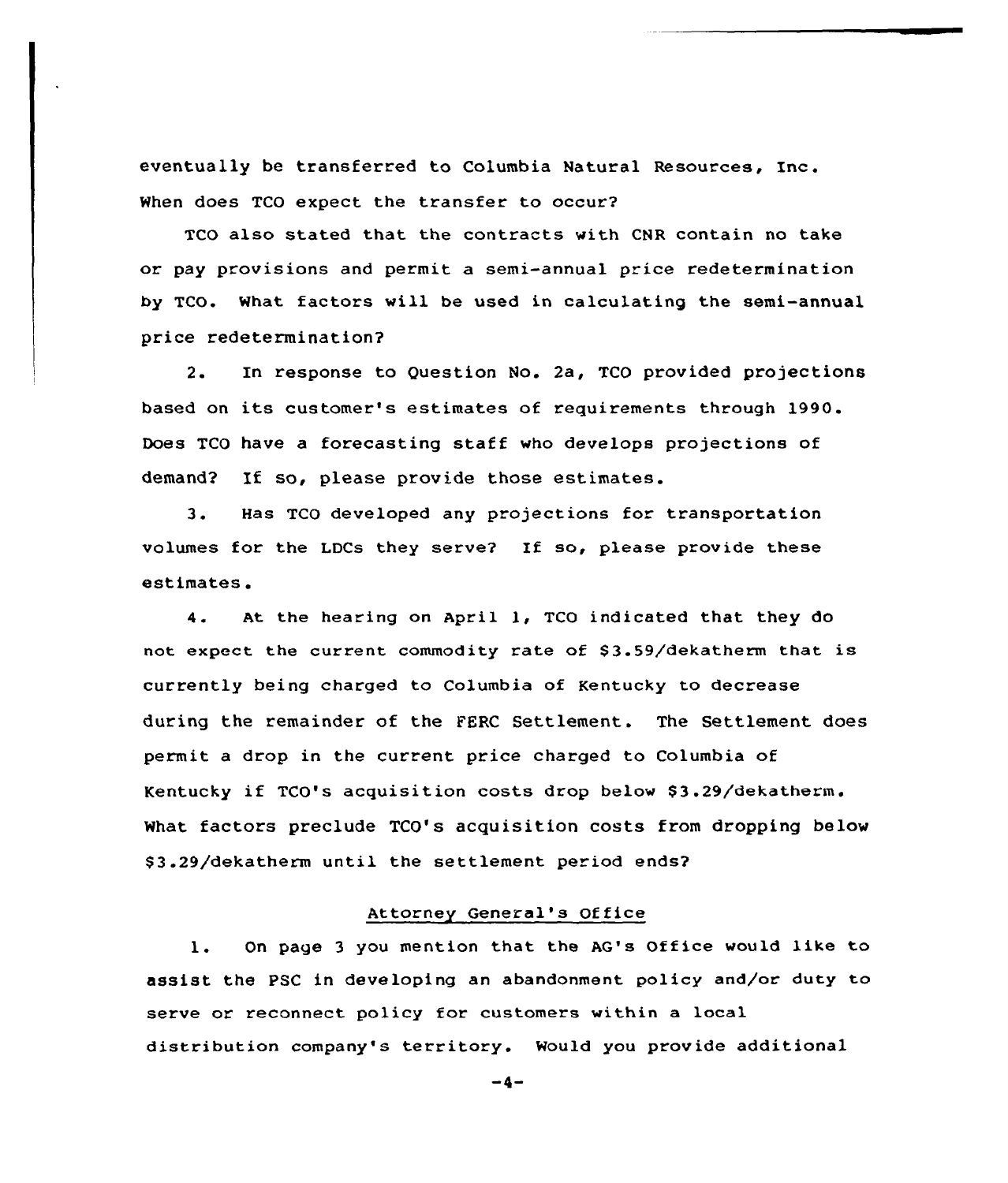### information on this recommendation?

### Louisville Gas and Electric Company

l. In response to Question No. 2(a) LGaE indicated that interviews were conducted with the largest customers of the Industrial G-1 and G-6 classes. Were any of these customers interested in transportation service? Have any of them considered purchasing natural gas directly from suppliers? Do any of these customers have alternate fuel capability?

2. Has LGaE developed any projections for transportation service for the period 1986 through 1990? If so, please provide these estimates.

### Union Light, Heat and Power Company

1. How will acceptance of Order <sup>436</sup> by Columbia change the projections presented in Exhibit 42?

2. Why does ULH6P expect the volume of supply purchased on the spot market to decrease in 1989 and 1990 when compared to 19S7 and 1988?

3. What is the basis for the price projections presented in Exhibit 42?

4. How long has ULH&P used the Service Area Economic Model, the Gas Energy Model, and the Gas Peak Model?

5. What is the statistical accuracy of each model?

6. How accurate have the projections of each model been when compared to historic use?

 $-5-$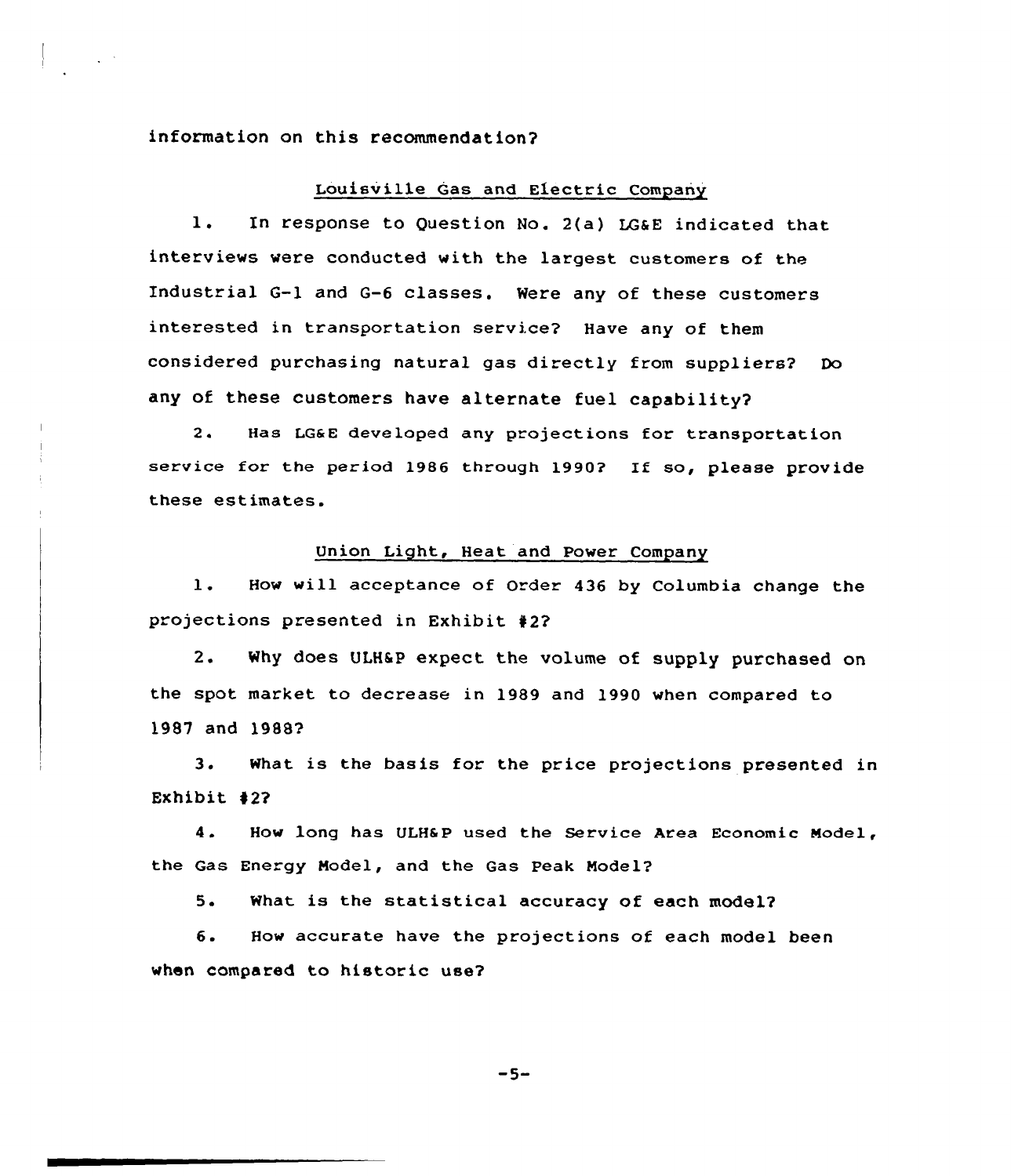#### Western

1. In response to Question 41(b), WKG indicated that it expects the price of local production to drop from 53.313 Ncf in 1985 to \$2.606/Mcf in 1986. What is the basis for this price decline?

2. Why did WKG choose a <sup>4</sup> percent inflation factor to determine the increase in natural gas prices through 1990?

3. In response to Question 42(a), WKG indicated that it expects the volume of natural gas purchased by the industrial class of customers to drop from 17,363,100 Ncf in 1985 to 7,426,000 Ncf in 1986. Why does WKG expect this to occur during 1986?

4. What is the basis for the assumption that most customers with sales over 200,000 Mcf/year will request transportation qas (used in response to Question 43(a))?

5. Answers to Question 415 indicate that WKG supports the elimination of rolled-in pricing. Why? What priority system would WKG use to allocate differently priced packages of natural gas among customer classes?

### Delta

1. During the hearing, Delta indicated that it supports the elimination of rolled-in pricing. Why? What priority system would Delta use to allocate differently priced packages of natural gas among customer classes?

 $-6-$